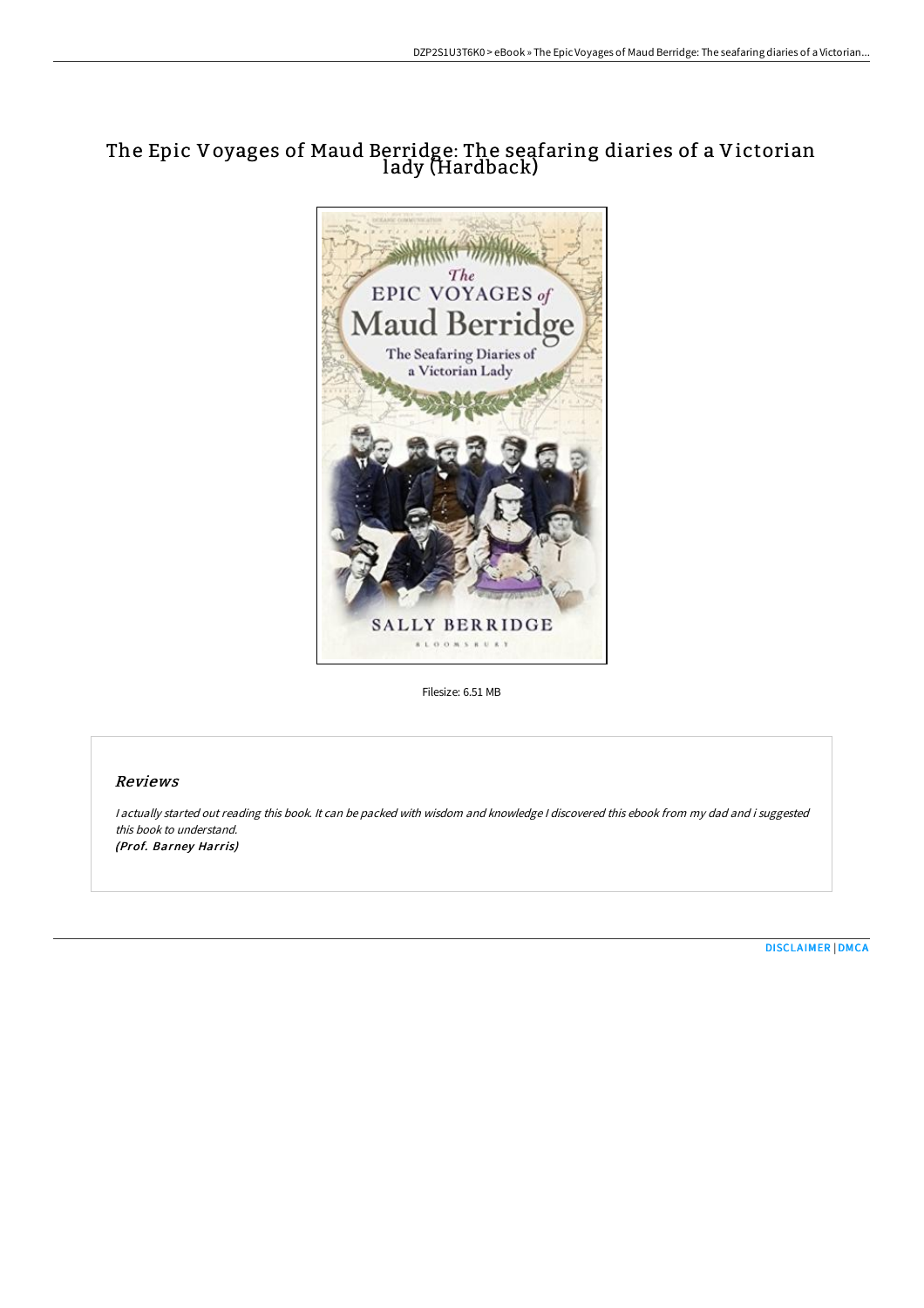## THE EPIC VOYAGES OF MAUD BERRIDGE: THE SEAFARING DIARIES OF A VICTORIAN LADY (HARDBACK)



To save The Epic Voyages of Maud Berridge: The seafaring diaries of a Victorian lady (Hardback) eBook, please click the button below and download the document or gain access to other information that are related to THE EPIC VOYAGES OF MAUD BERRIDGE: THE SEAFARING DIARIES OF A VICTORIAN LADY (HARDBACK) ebook.

Bloomsbury Publishing PLC, United Kingdom, 2018. Hardback. Condition: New. Language: English . Brand New Book. Maud Berridge (1845-1907) was the wife of a Master Mariner, and she travelled with him on at least five occasions (1869, 1880, 1882, 1883, 1886), sailing to Melbourne with emigrants and cargo. The first occasion was 1869 just after they were married, when Henry was Captain of the Walmer Castle, and they returned via New Zealand instead of travelling east and around Cape Horn. However, most of Henry and Maud s voyages were undertaken in the three-masted clipper Superb, sailing from Gravesend at the start of summer and leaving Melbourne for home at the end of the year (the southern summer, best for heading east with the trade winds and rounding Cape Horn). Record times taken from London to Melbourne under Captain Henry were 79 days (1878), 76 days (1881) and a final time of 74 days (1886). In 1880, Maud and Henry took their two sons (aged six and eight) with them. In 1883, they sailed on from Melbourne to Newcastle in New South Wales to take on a load of coal, then on through the Windward Isles to San Francisco (51 days). Here they stayed for two months exploring SF and surrounds, unloaded the coal and took on a load of wheat (in large bags) at Port Costa. They then sailed down the west coast of the Americas, around Cape Horn and on to Queenstown in County Cork (134 days). The whole voyage took 14 months. There are also some photographs of Henry, Maud and the crew taken in San Francisco, and a photo from the State Library of Victoria showing the Superb at dock in Melbourne. Maud wrote diaries of these voyages of which one in particular, that of the 1883 voyage,...

E Read The Epic Voyages of Maud Berridge: The seafaring diaries of a Victorian lady [\(Hardback\)](http://albedo.media/the-epic-voyages-of-maud-berridge-the-seafaring-.html) Online  $\blacktriangleright$ Download PDF The Epic Voyages of Maud Berridge: The seafaring diaries of a Victorian lady [\(Hardback\)](http://albedo.media/the-epic-voyages-of-maud-berridge-the-seafaring-.html)